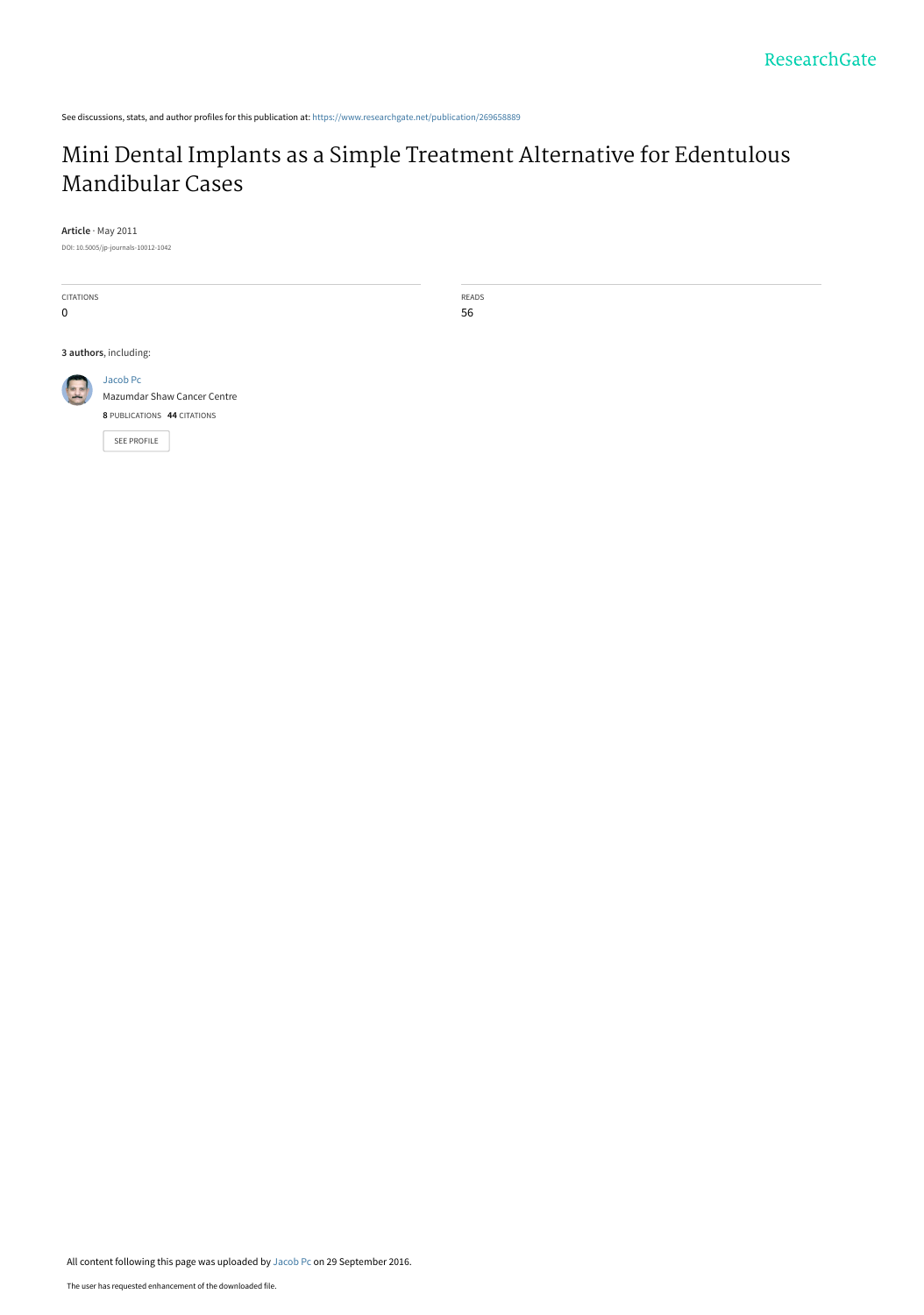# **Mini Dental Implants as a Simple Treatment Alternative for Edentulous Mandibular Cases**

## **1 PC Jacob, 2Nitesh Rai, 3 Digvijaya P Patil**

<sup>1</sup> Professor, Department of Prosthodontics, Krishnadevaraya College of Dental Sciences, Bengaluru, Karnataka, India 2 Associate Professor, Department of Prosthodontics, Krishnadevaraya College of Dental Sciences, Bengaluru, Karnataka, India <sup>3</sup>Postgraduate Student, Department of Prosthodontics, Krishnadevaraya College of Dental Sciences, Bengaluru, Karnataka, India

**Correspondence:** PC Jacob, Ora-Care Dental Clinic, 101, Maria Plaza, 81 Coles Rd, Frazer Town, Bengaluru-560005, Karnataka India, e-mail: pcjacob66@gmail.com

#### **ABSTRACT**

Path-breaking treatment plans for edentulous patients have been theorized by researchers. Implant retained overdentures using mini dental implants are a simple treatment alternative to the problem of an unstable mandibular complete denture and a long, traumatic and expensive treatment plan of conventional implant-supported prostheses. This paper reports on two patients, who have been successfully rehabilitated with implant-retained overdentures using mini dental implants (3M Imtec). The methodology of treatment has also been explained.

**Keywords:** Implant-retained overdenture, Edentulous patient, Mini dental implant, Procedure, Immediate loading, Clinical success.

## **INTRODUCTION**

Implant-retained prosthesis is defined as any prosthesis that is completely or partly supported by an implant or implants.<sup>1</sup> Dental implants have been used for many years in the rehabilitation of edentulous patients and have proven long term success.<sup>2,3</sup> Studies have shown up to 95% overall satisfaction and improvement from the patients perspective.<sup>10</sup> Patients were satisfied with appearance, function and comfort of their dentures and the outcome of the treatment.<sup>4,5</sup>

Conventional dental implants have proven to be a longterm clinical success in implant-supported overdentures. $6,13$ However, anatomic limitations, bony morphology of elderly and physically debilitated patients, greater burden of maintenance care, longer duration of treatment and inadequate funds make mini dental implants a more acceptable alternative.<sup>7</sup>

Mini dental implants (MDI) are ultrasmall, biocompatible titanium alloy implant screws. They are miniature with diameters from  $1.8$  to  $2.4$  mm<sup>8</sup> (standard thread design that act like the root of a tooth, a retaining fixture with an o-ring is incorporated into the patient's denture) and length varies from 10 to 18 mm.

This minimally invasive technique is fast becoming the system of choice for stabilizing the prostheses of denture patients.<sup>11</sup> The omission of peri-implant surgery, together with simple integration of implants into complete dentures, minimizes the duration of treatment and makes it more affordable. MDI's have smaller surface than conventional implants, the load transferred to the bone-implant interface by a horizontal force is greater than conventional implants.<sup>9</sup>

As bite force decreases from posterior to anterior, placing the implant in anterior area of denture may compensate for potential pressure peaks. There is lack of studies on clinical outcomes of mini dental implants, but some suggest that the implant survival of reduced diameter implants was identical to the survival of conventional implants.<sup>10</sup>

#### **PROCEDURE**

#### **Preoperative Planning**

After patient selection (Fig. 1), an orthopantomogram (OPG) (Fig. 5) and lateral cephalogram were taken. Radiographic evaluation of surgical site in terms of bone volume, density and height was done. Appropriate implant sites, the number of implants, their length and angulations were decided. The implants should be placed approximately 5 to



**Fig. 1:** Edentulous mandible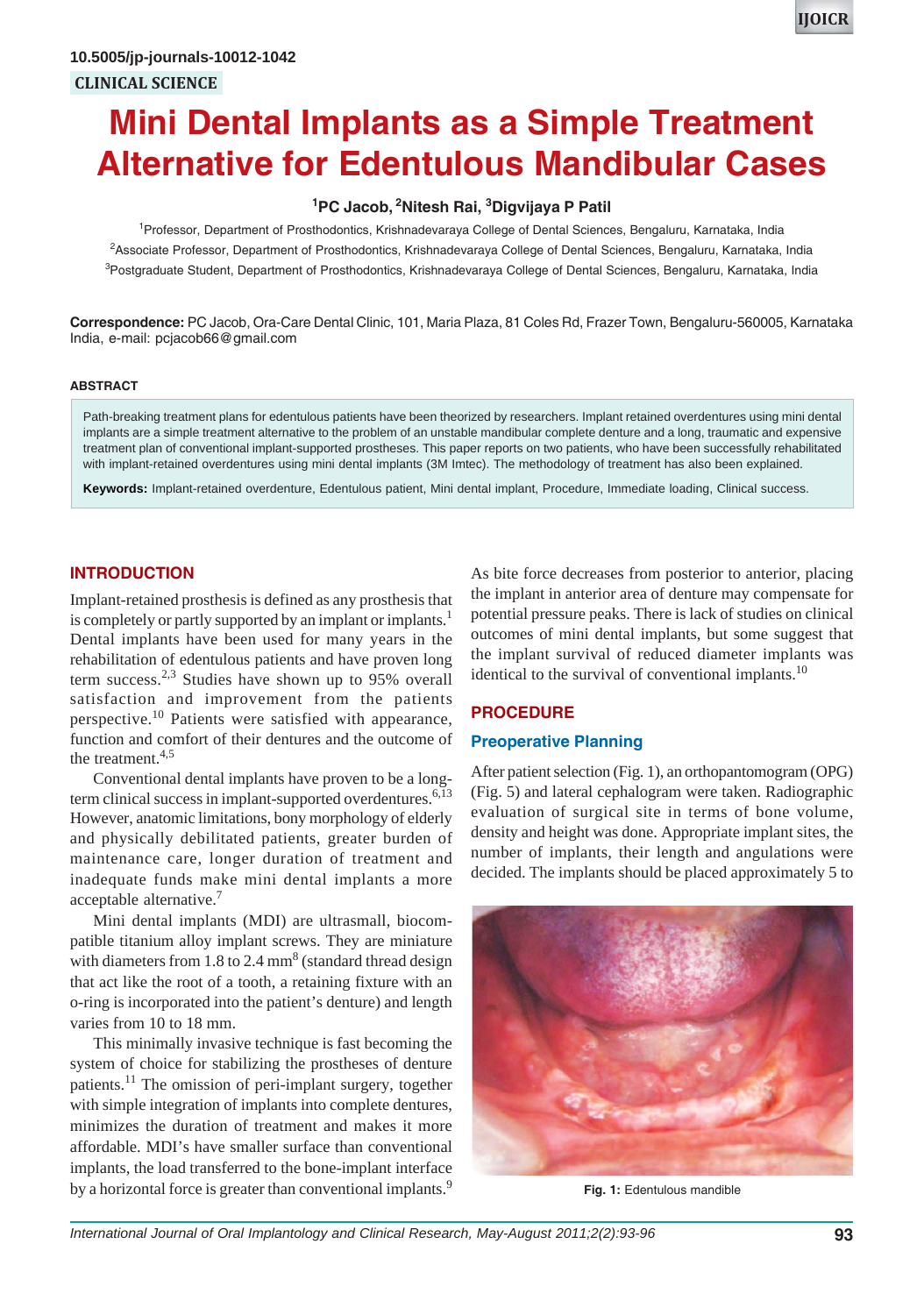8 mm apart from each other and at the beginning at least 7 mm anterior to the mental foramen. The patient's lower denture is then fabricated or modified, followed by identification of appropriate implant sites.

### **Surgical Protocol**

Following application of local anesthesia, entry points for each implant are marked on the patient's tissue via bleeding points or a marker. The pilot drill (1.1 mm) is delicately placed over the entry point and lightly pumped up and down until the cortical plate is penetrated. No incision is necessary. The average depth is one-third to one-half the threaded length of the implant. Sterile irrigation is utilized throughout the drilling procedure. In extremely dense bone, an extended penetration may be required. The pilot hole depth should never equal the length of the implant, as the tip of the drill is wider than the tip of the implant.

Implant insertion is done into the pilot opening using the finger driver, rotating clockwise, while exerting downward pressure. This procedure initiates the self-tapping process and is used until noticeable bony resistance is encountered. Then, the winged thumb wrench is used to thread the implant into place until the wrench becomes difficult to turn. In final stage, small, incremental, carefully controlled ratchet turns are done for final seating. In the very dense bone (type I density), the implants were unscrewed and rescrewed to a final position.<sup>12</sup> This selfadvancing step is repeated several times to prevent mini dental implants from fracture in the very dense bone (Figs 2 and 7).

The ideal length allows the abutment head to protrude from the gingival soft tissue at its full length but with no neck or thread portions visible. Torque should not exceed 50 Ncm during implant placement. Immediate loading of implants is done only when at least 30 to 35 Ncm of resistance is met upon insertion.

#### **Prosthetic Protocol**

Tissue surface of denture is relieved to accommodate implants and metal housings. Blockout shims are trimmed to appropriate length and placed one shim on each implant. Metal housings are placed on each implant and checked for passive fit over shims (Fig. 8). The head of each implant is shaped like a ball and the retaining fixture acts like a socket. The o-ring snaps over the ball when the denture is seated and holds the denture at a predetermined level of force. Denture is placed in patient's mouth and checked for passive fit over implants and housings. A thin layer of adhesive is applied to the tissue surface of the denture. Pick-up material, i.e. self-curing acrylic is extruded directly onto metal housings and into the troughed denture. The denture is seated in patient's mouth and patient applies normal bite pressure in centric occlusion. Around 7 to 9 minutes are required for material to set. All blockout shims are removed, denture is trimmed and polished (Figs 3 and 9). Final denture is seated and patient is informed to keep the denture in place for the first 48 hours after placement to prevent tissue overgrowth. When seated, the denture gently rests on the patient's ridge. The retaining fixtures allow for vertical movement while withstanding natural lifting forces.

# **CASE REPORTS**

### **Case 1**

A 52-year-old male patient reported with favorable edentulous maxilla and unfavorable edentulous mandible.



**Fig. 2:** Implant placed in position



**Fig. 3:** Metal housings in mandibular denture



**Fig. 4:** After insertion

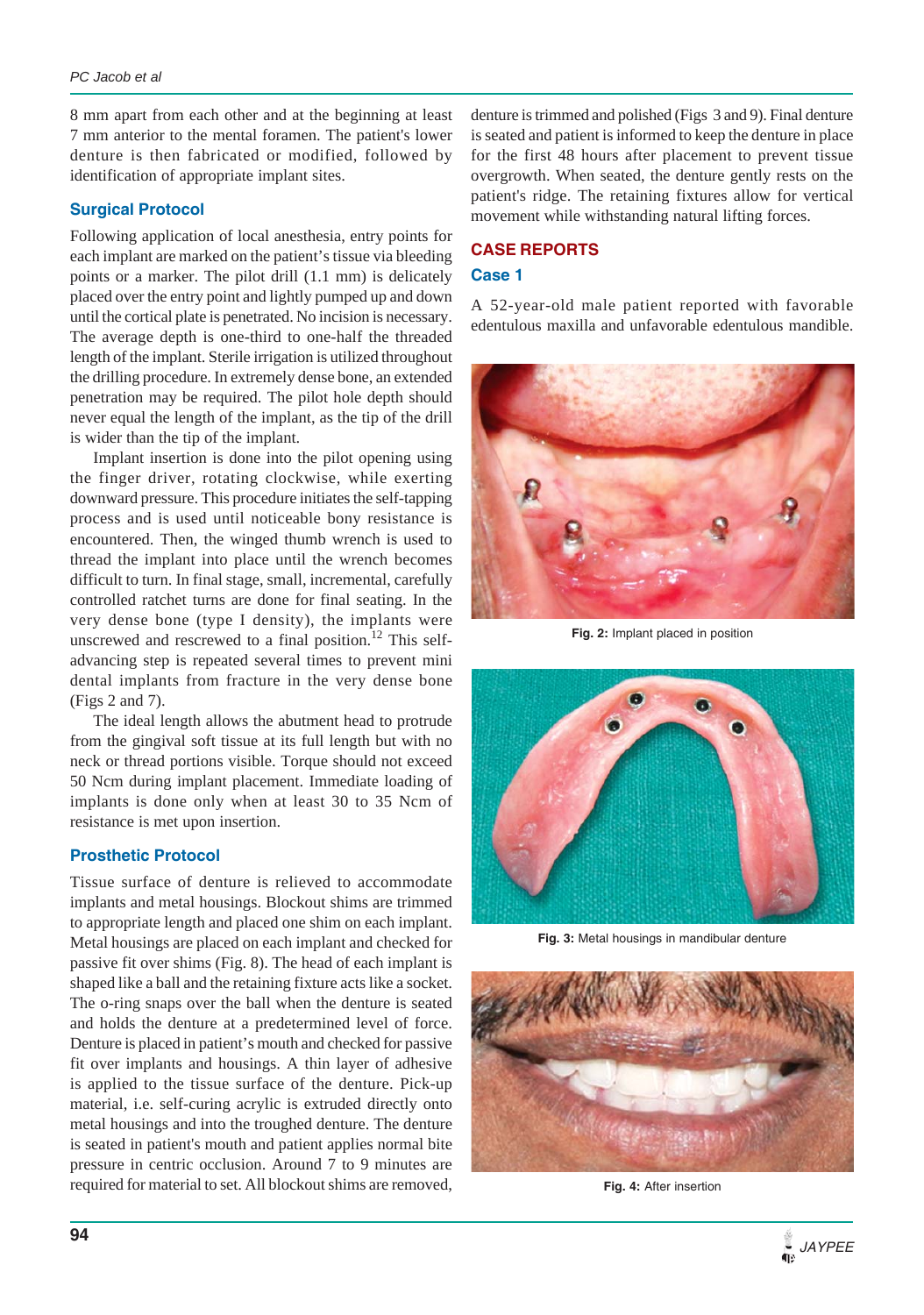

*Mini Dental Implants as a Simple Treatment Alternative for Edentulous Mandibular Cases*



**Fig. 5:** Preoperative orthopantomogram



**Fig. 6:** Postoperative orthopantomogram



**Fig. 7:** Implant position in oral cavity

The patient wanted an immediate prosthesis after placement of implants. Maxillary and mandibular dentures were fabricated and delivered before implant surgery. After implant placement, denture was modified and adapted to the ball head of the MDI implants.

#### **Case 2**

A 32-year-old male patient reported with an edentulous mandible and a partially edentulous maxilla. A cast partial denture was fabricated for the maxilla and single complete denture for edentulous mandible. The patient wanted a more retentive mandibular complete denture. After implant



**Fig. 8:** Metal housings in position



**Fig. 9:** After insertion

placement, denture was modified and adapted to MDI implants.

#### **CONCLUSION**

Implant-retained overdentures using mini dental implants are a simple and effective treatment alternative to the problem of an unstable mandibular complete denture due to severe ridge resorption. This prosthesis provides immediate mastication and esthetics for patients.

#### **REFERENCES**

- 1. Glossary of Implant Dentistry.
- 2. Adell R, Eriksson B, Lekholm U, Branemark P-I, Jemt T. A long-term follow-up study of osseointegrated implants in the treatment of totally edentulous jaws. Int J Oral Maxillofac Implants 1990;5:347-59.
- 3. Jemt T, Lekholm U. Oral implant treatment in posterior partially edentulous jaws: A 5-year follow-up report. Int J Oral Maxillofac Implants 1993;8:635-40.
- 4. Allen PF, McMillan AS, Walshaw D. A patient-based assessment of implant stabilized and conventional complete dentures. J Prosthet Dent 2001;85:141-47.
- 5. Dewan K, Hems E, Owens J. A retrospective study of assess patient satisfaction with implant-stabilized prosthesis. Dent Update 2007;34:470-77.